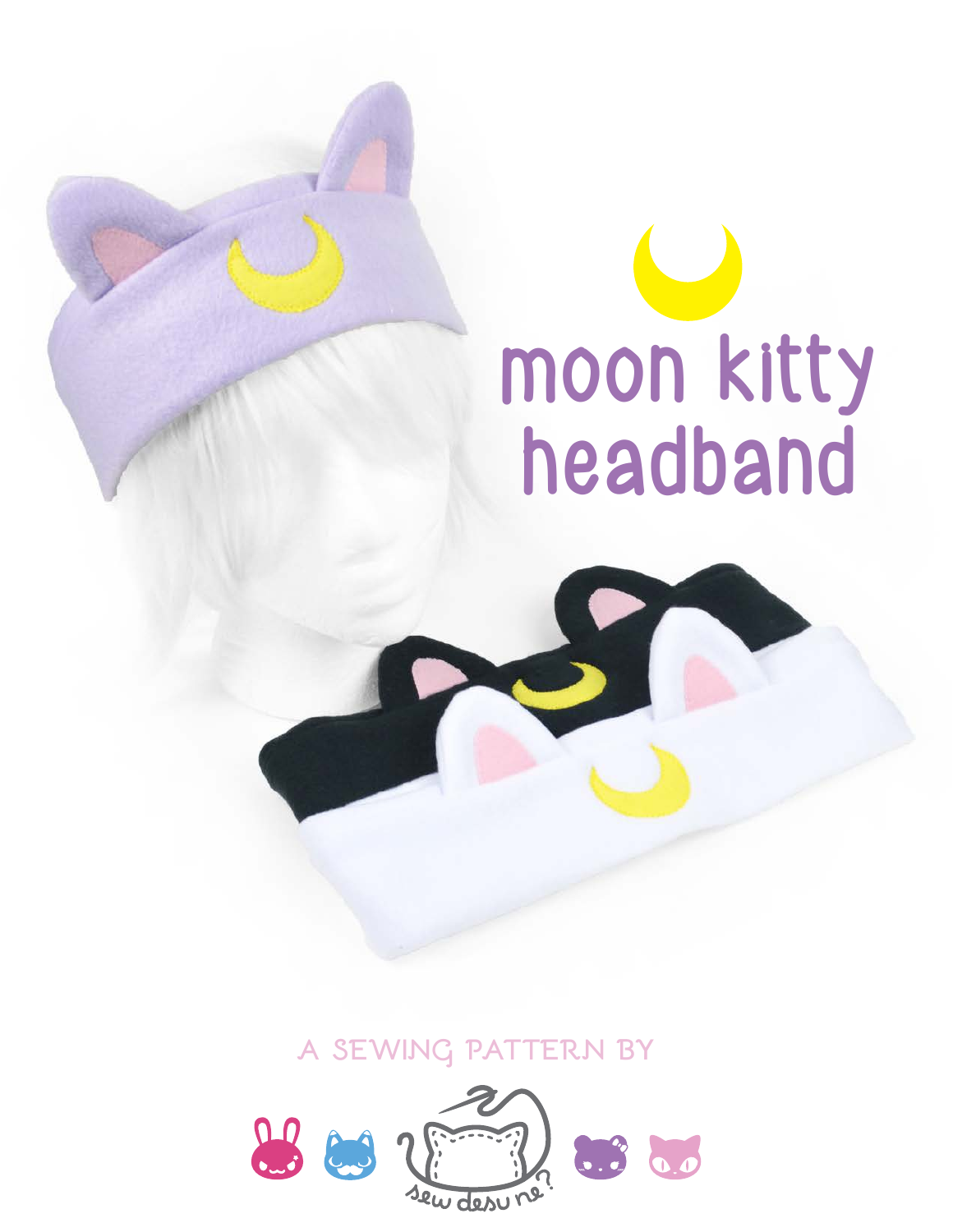These headbands are a classic piece for your head with a twist for Sailor Moon fans -- or at least cat fans! Make yours from black, white, or gray/lavender to mimic one of the famous kitties from this beloved anime. It comes sized for heads 19"-24", so kids and adults alike can enjoy.

#### **difficulty:**  <u> 1000000000</u>

If you skip the applique, this project would be a perfect first or second project for a complete beginner. Even the applique isn't so bad if you use heavy-duty fusible web.

## **moon kitty headbands**

## **skills used:**

- • Fusible web applique
- • Curved sewing
- • Basting
- • Ladder stitch

## **makes:**

One band, 3" wide and a length sized to your head: 19" - 24"



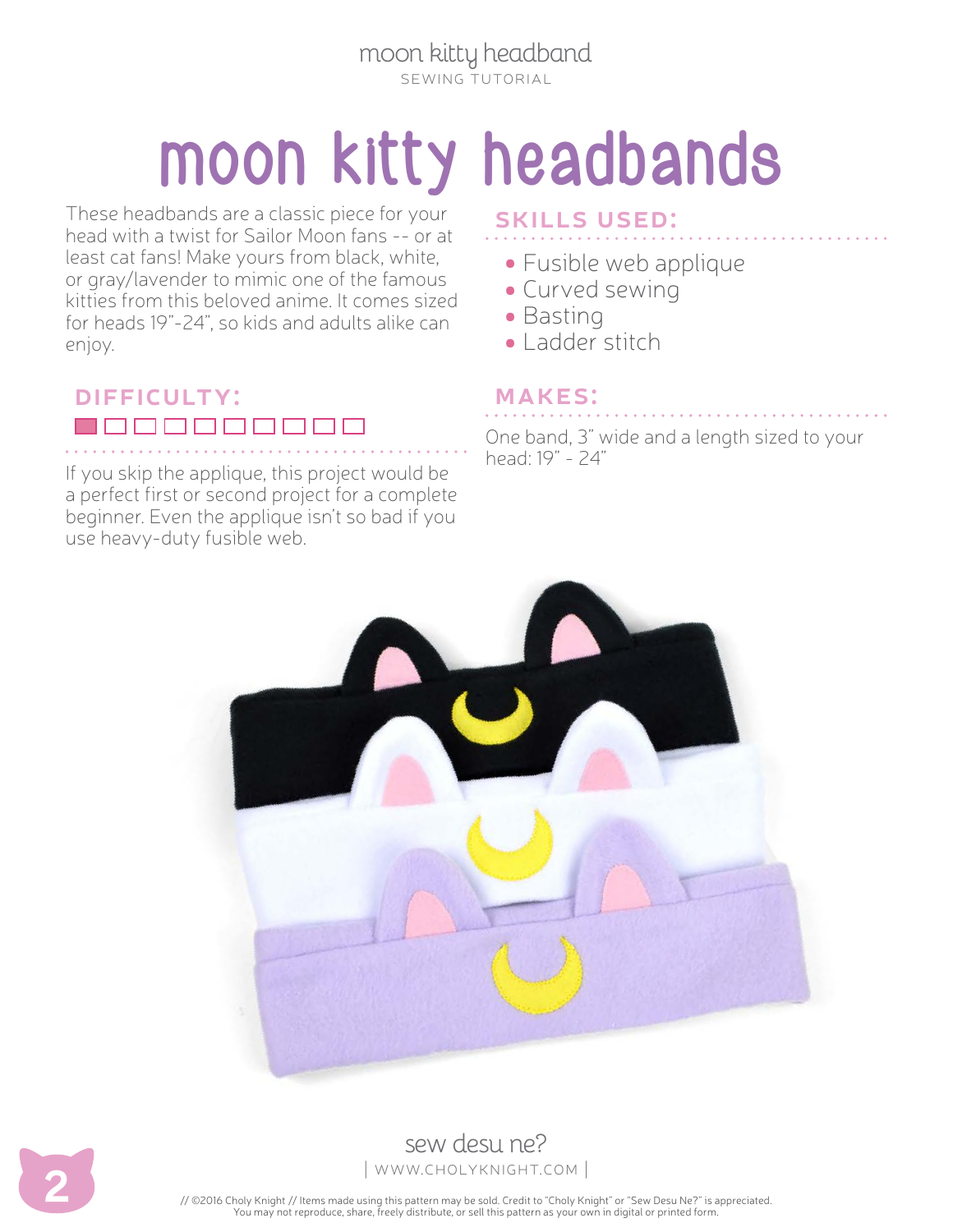## **materials & tools:**

- • ¼ yd. of main fabric
- • 3" x 3" piece of pink applique fabric for inner ears (felt, cotton, etc.)
- $\bullet$  3"  $\times$  3" piece of yellow applique fabric for moon (felt, cotton, etc.)
- $\bullet$  4" x 4" piece of light or heavy duty fusible web
- sewing thread to match main fabric, and applique fabrics
- basic sewing tools (sewing machine, scissors, iron, needles, pins, fabric marker, seam ripper)
- **•** safety pin

**3**

## **suggested fabrics:**

### MODERATE STRETCH **KNITS**

Such as fleece (anti-pill, micro, & cuddle are all fine), interlock knit, minky, and stretch terry knit. These allow the fabric to stretch around your head for a snug fit.

You could use a woven (non-stretchy) fabric, but you'll need to reference a cotton headband tutorial that uses elastic in the back of the band.

sew desu ne? | www.cholyknight.com |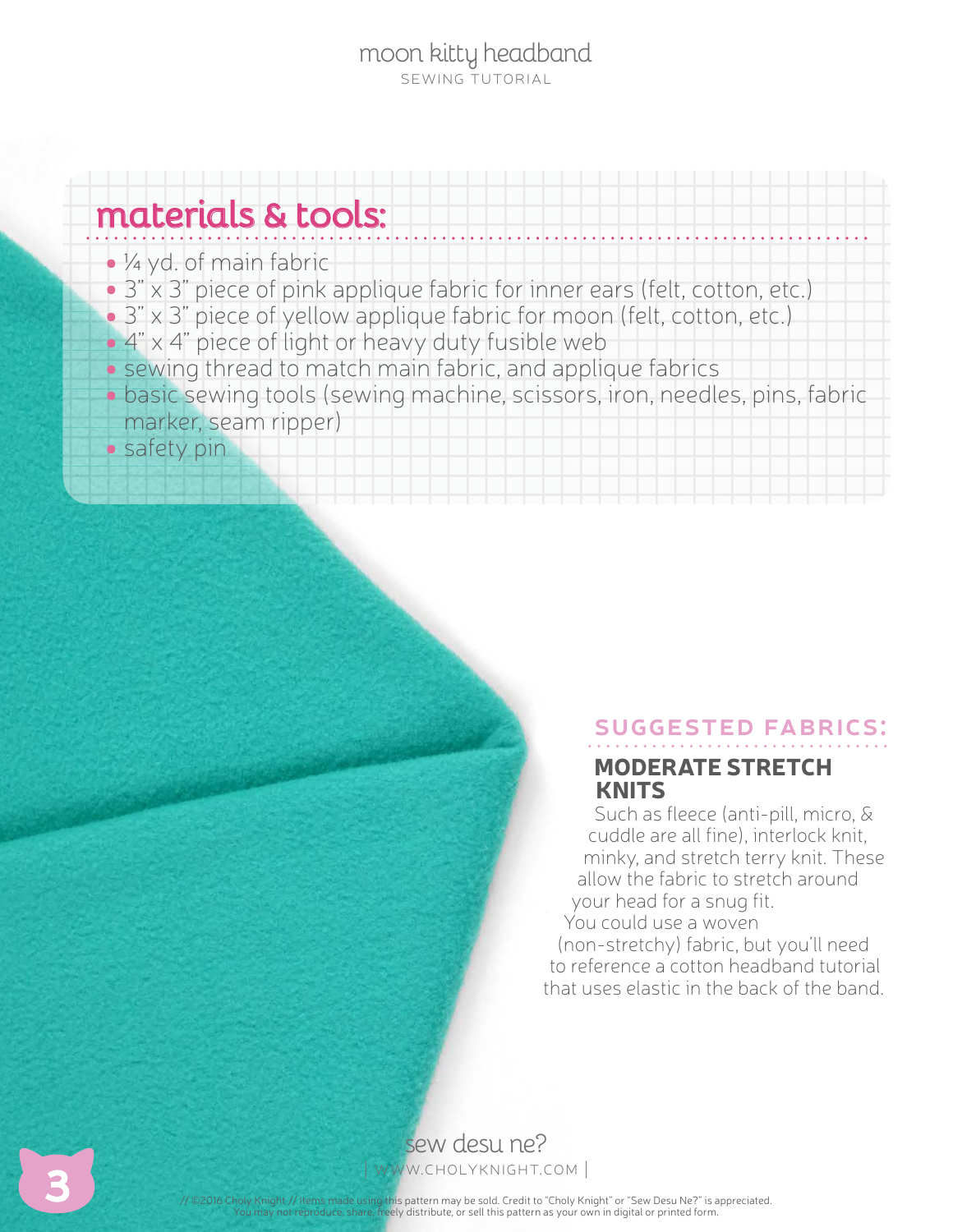## **printing the pattern:**

To print the pattern, set your computer to print **PAGES 12-13.** If you're unfamiliar with printing and assembling a .pdf pattern, read the steps below.



At the print dialog box, check the box that says print at "Actual Size" or 100%. Any other selection (such as "Fit to page") will distort the pattern so it's slightly larger or smaller and we don't want that.

Print the pages needed for the file. You might have one or more. Either way, be sure you have the full collection by noting the page numbers in the corner. It's likely your printer will have a margin that ensures your image doesn't print to the very edge. Assembly will be easier if you trim off this blank margin edge. This will give you pages that overlap slightly during assembly. If you trim across the gray outline boxes, this will give you pages that don't overlap but rather butt against each other.



To line up the pattern pages, match up the corresponding diamond shapes. Each diamond will have a letter, so it's simply a matter of matching A1 to A2, B3 to B4 and so on. The faint gray lines indicate the border of every page, you should be able to line those up as well. When the diamond goes together, tape it in place.

If you have many pages, it's easier to tape up the pages into rows first. Then tape the rows together into a full block.

You can trace the patterns onto a different paper, or you can also just cut them straight from the printer paper -- be sure that each piece is fully taped together along the joins so they don't fall apart when you cut them.



#### sew desu ne? | www.cholyknight.com |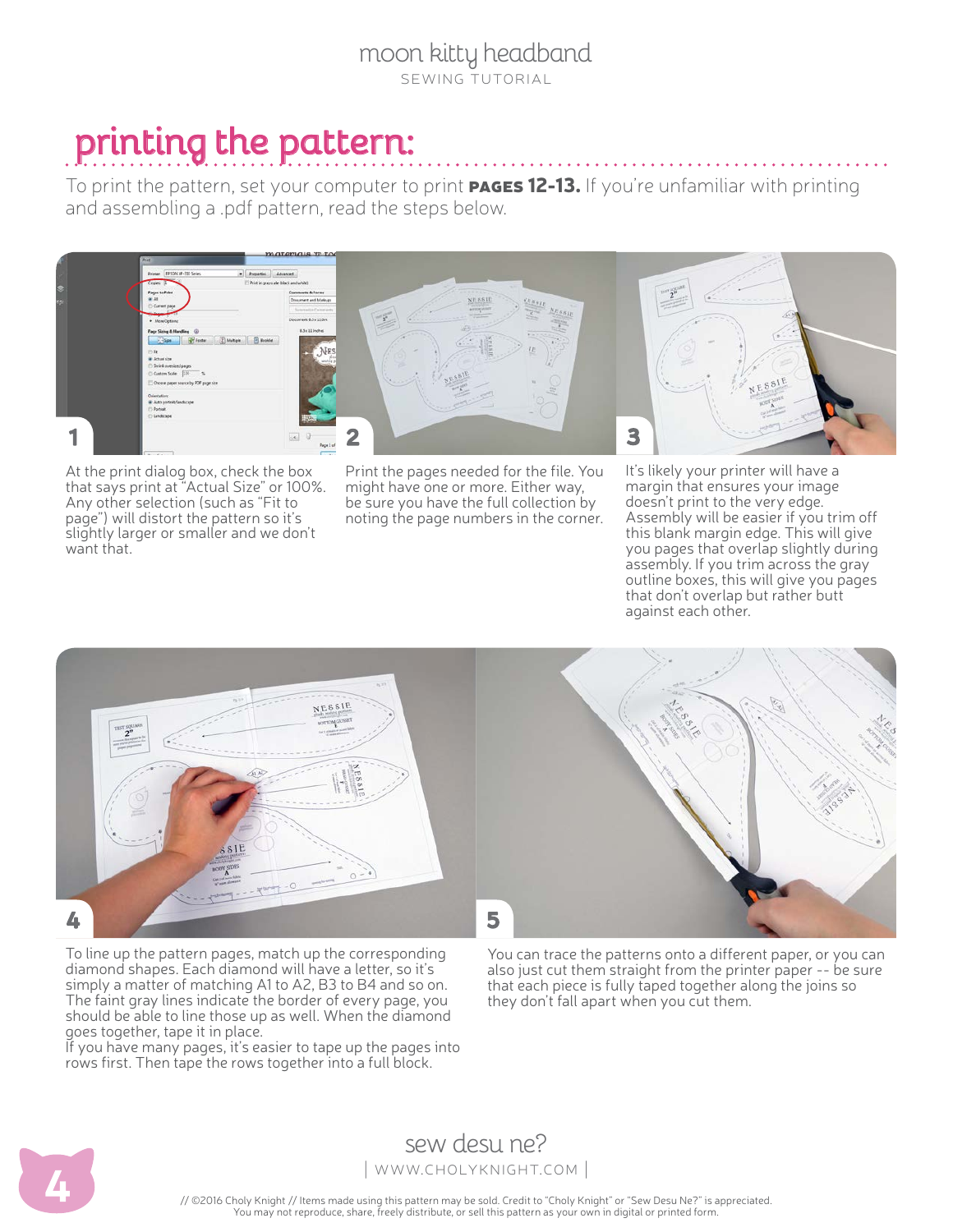## **cutting the pattern:**



| 25" teen/adult     |  |  |  |
|--------------------|--|--|--|
| 24" teen/adult     |  |  |  |
| 23" teen/adult     |  |  |  |
| 22" pre-teen       |  |  |  |
| 21" tween/pre-teen |  |  |  |
| 20" tween          |  |  |  |
| 19" child          |  |  |  |

Measure your head where you plan for the headband to lie. In most cases this will be around the base of the head to your hairline and back around.

Find your measurement on the paper pattern with the corresponding dotted line. Cut along the line that matches your measurement. If you're making for someone else, listed here are general age guidelines for each measurement. It's different for everyone, but it's better than nothing.



Fold fabric in half, meeting selvedge edges.



**2**

Place pattern on fabric, and make sure the stretch line matches the stretch of the fabric. The nap line should go in the direction of the fur.

Pin the pattern in place, use pattern weights, or trace the outline of the pattern

with a washable

marker.



Using the paper as a template, cut out the fabric. Cut the required amount according to the pattern.



**cutting the fabric:**

For all fur fabrics, shake the excess fuzz away.



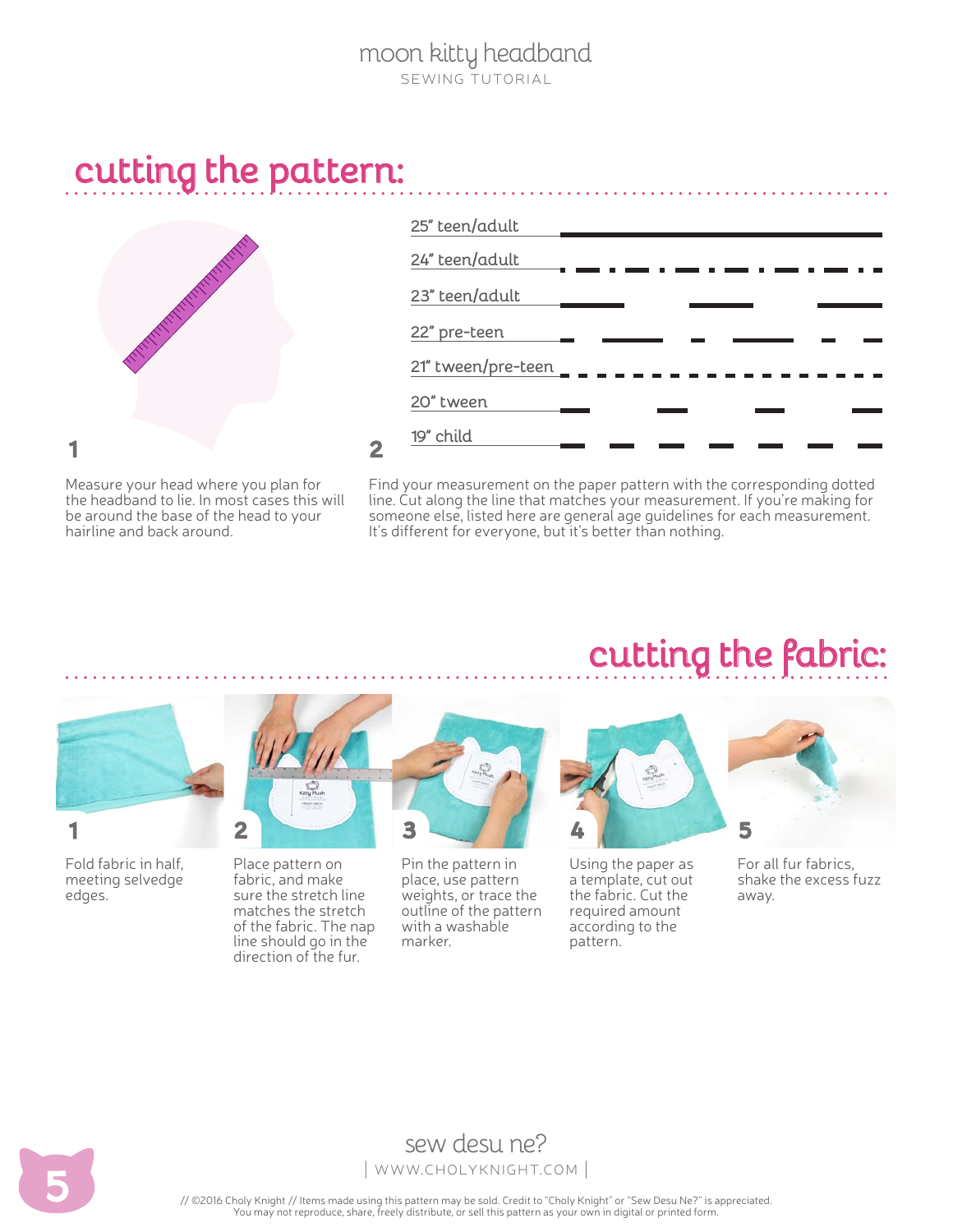## **cutting layout:**



## **cut pieces (5 total):**



## **before you begin:**

- Briefly read the project instructions so you know what to expect.
- If desired, mark the cut fabric pieces with the markings and symbols from the pattern. Or wait until the applicable step before transferring.
- Note that the seam allowance used is 1/2" throughout the project.

sew desu ne? | www.cholyknight.com |

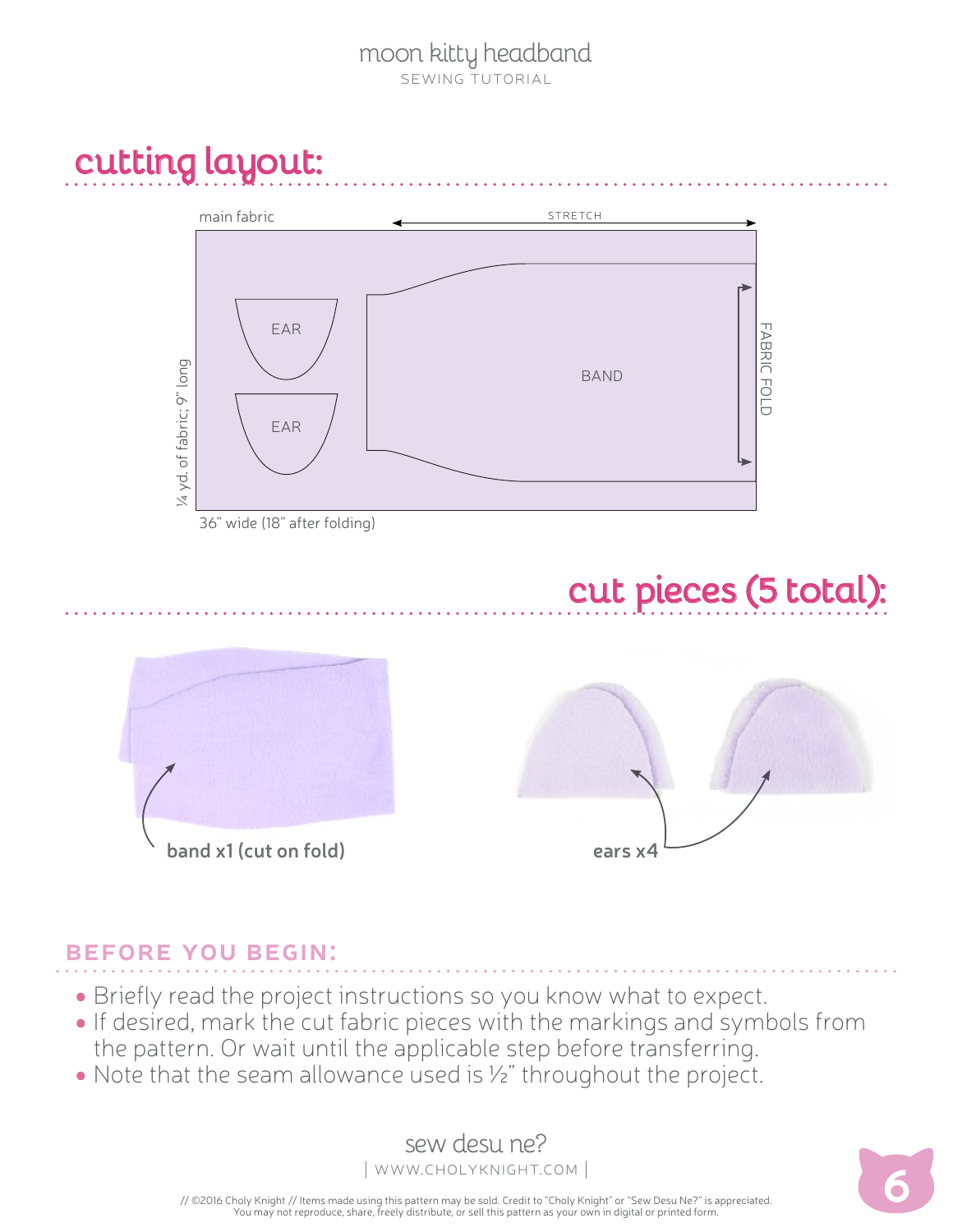sewing tutorial



- Take some of your fusible web and trace two of the inner ear pieces onto the smooth (paper) side. Fuse the bumpy (adhesive) side onto the wrong side of your applique fabric.
- Cut out the inner ear pieces. Place one on the right side of two of your ear pieces (centered on the bottom edge). Fuse the eye pieces in place with your iron (use a press cloth -- such as a scrap piece of cotton -- if you're using a polyester or fur fabric like minky).
- wool felt for your applique pieces and fuse them in place with heavy duty fusible web
- Or just skip the applique altogether. Still a super cute kitty headband!
- If you used heavy duty fusible web, you can keep the pieces fused without sewing, or you can sew them in place a number of ways. I've used a zigzag stitch here.
- Refer to the next step for some other applique options.



## 1a. **other applique options**

- Other good options for applique include a straight stitch, which involves sewing around the edge of the applique pieces with a straight stitch using matching thread -- about 1/8" in from the edge.
- You can also applique by hand; I prefer a whipstitch. Thread a hand-sewing needle with some matching thread and knot it. Bring the thread up from the back of the project; about 1/8" in from the edge of the applique shape. Bring it down perpendicular from the curve, just outside of the applique shape. This completes one stitch.
- For the next stitch, bring the needle back up about 1/8" away from the previous stitch and 1/8" in from the edge just as in the first stitch. Once again, bring it down just outside the applique shape. Continue this way until you've sewn around the shape.



sew desu ne? | www.cholyknight.com |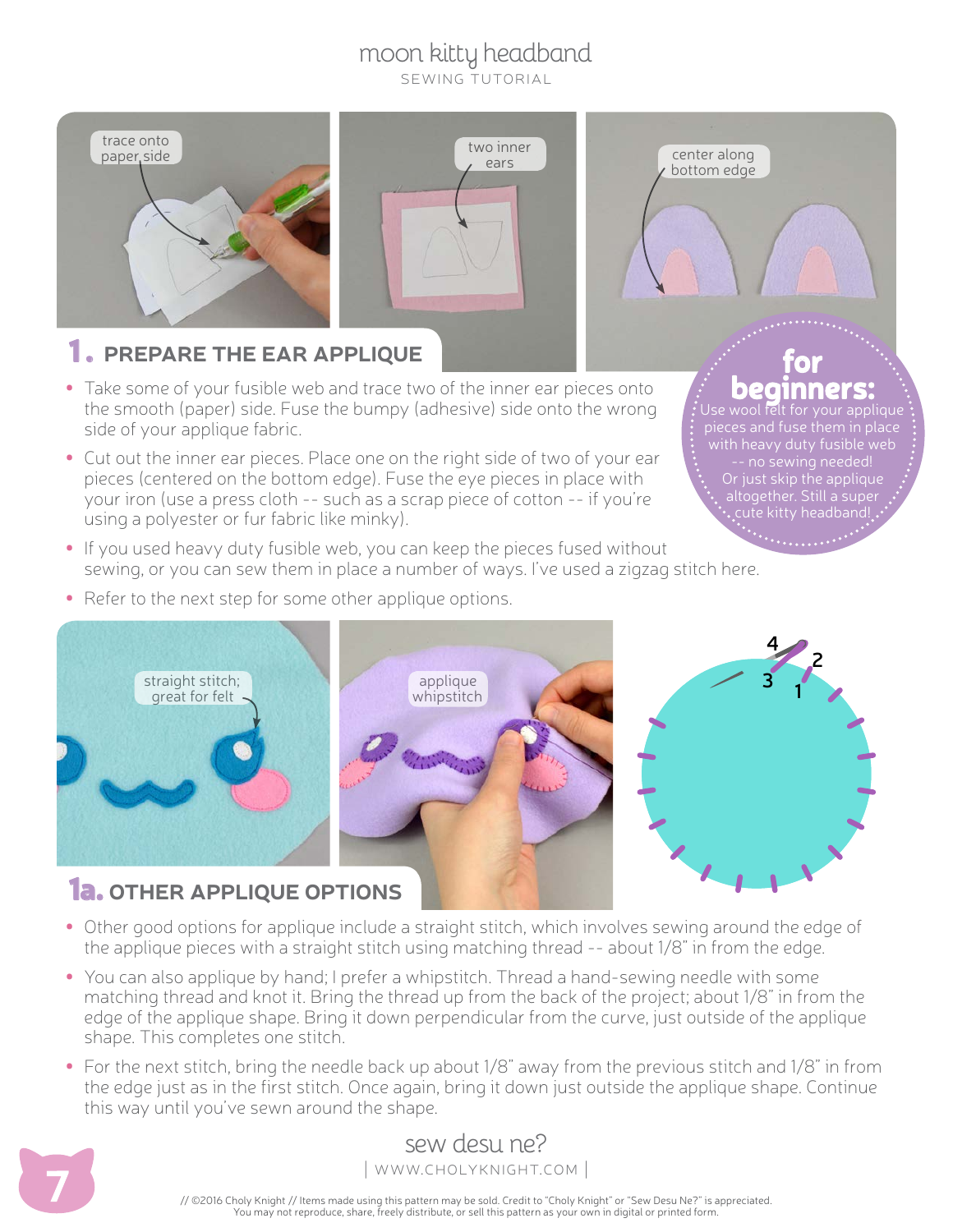sewing tutorial



- Take two of your ear pieces (one with applique and one without) and align them with right sides facing. Sew them together along the curved edge, leaving the bottom straight edge free for turning right side out later.
- Trim the excess seam allowance at the curve to reduce bulk. Repeat with the remaining two ear pieces for two completed ears total. Turn them both right side out and press them lightly.



- If you haven't already, transfer over the circle markings from the paper pattern onto the band fabric. This marks where main seam for the band will be sewn.
- Fold the band in half lengthwise with right sides facing. The band should be even skinnier and sandwich the ears inside. Line up and pin the raw edges. Start sewing this edge about 3" in from the beginning and stop about 3" before the end. Leave these ends free on the band.



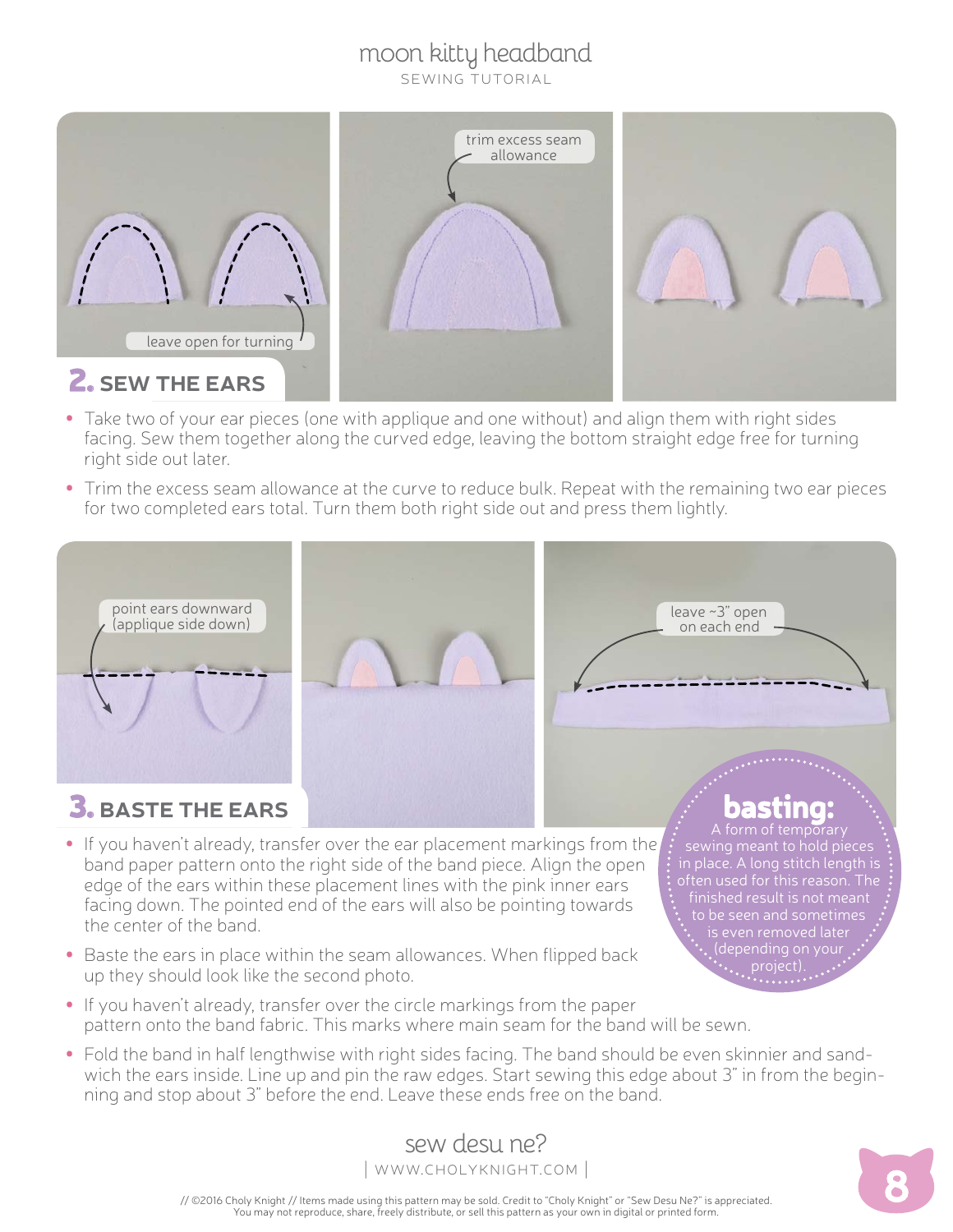sewing tutorial



so it's about 1" down from the top of the band as the photo shows. Press the band lightly at this point.



- Take the two open ends of the band and align them with right sides facing. They won't lie perfectly flat because the fabric is partially sewn together. Just open up the fabric enough to get the pieces together.
- Sew this seam with the regular 1/2" seam allowance as shown. Press the seam open when finished.
- Fold the back of the band how it was before. It should now be a completed ring with an opening in the back.
- You can now try on the headband to check on the fit. If it's too tight, you can redo the back seam with a smaller seam allowance. If it's too loose, redo the seam with a larger seam allowance.

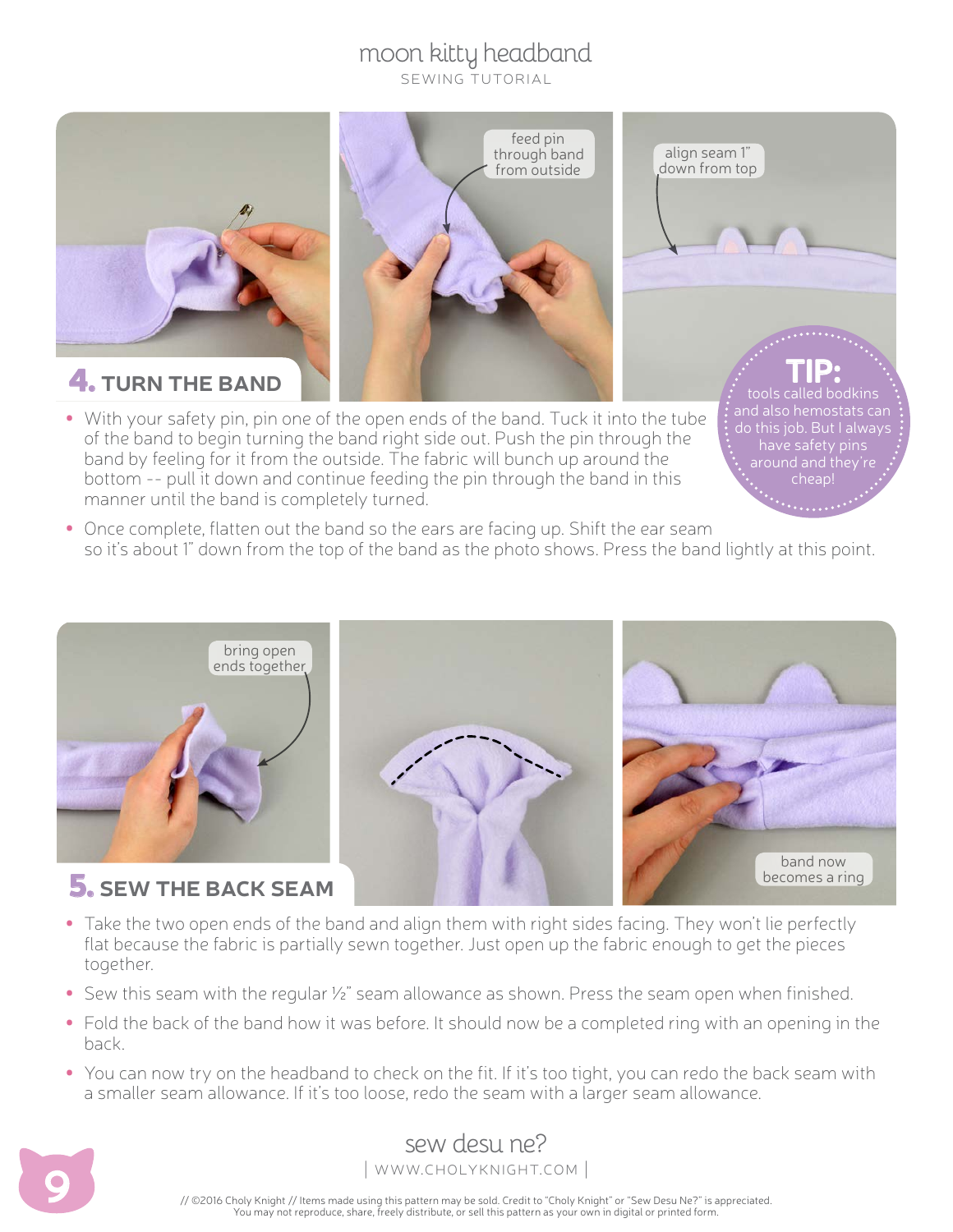





## 6. **fold up the opening**

- Tuck under the seam allowances in the opening you have and press them lightly. We'll be ladder stitching this closed.
- Thread a hand sewing needle and knot the end. Insert it from the inside of the band opening towards one end. This will leave the knot inside the band.
- Continue from here doing a ladder stitch. Take a 1/8" stitch into the fold of one side of the opening, then go across and take another. Keep going down the opening until you reach the end.

**TIP:** sometimes a **slip stitch**, **hidden stitch**, or **invis-IBLE STITCH** 



- When you're finished, stitch a knot into the end of the seam. Then insert the needle near the finished knot and out of the plush about 1-2" away.
- Pull the thread through and hold it taught while snipping the thread. The excess thread should sink back inside the plush -- all hidden!



sew desu ne? | www.cholyknight.com |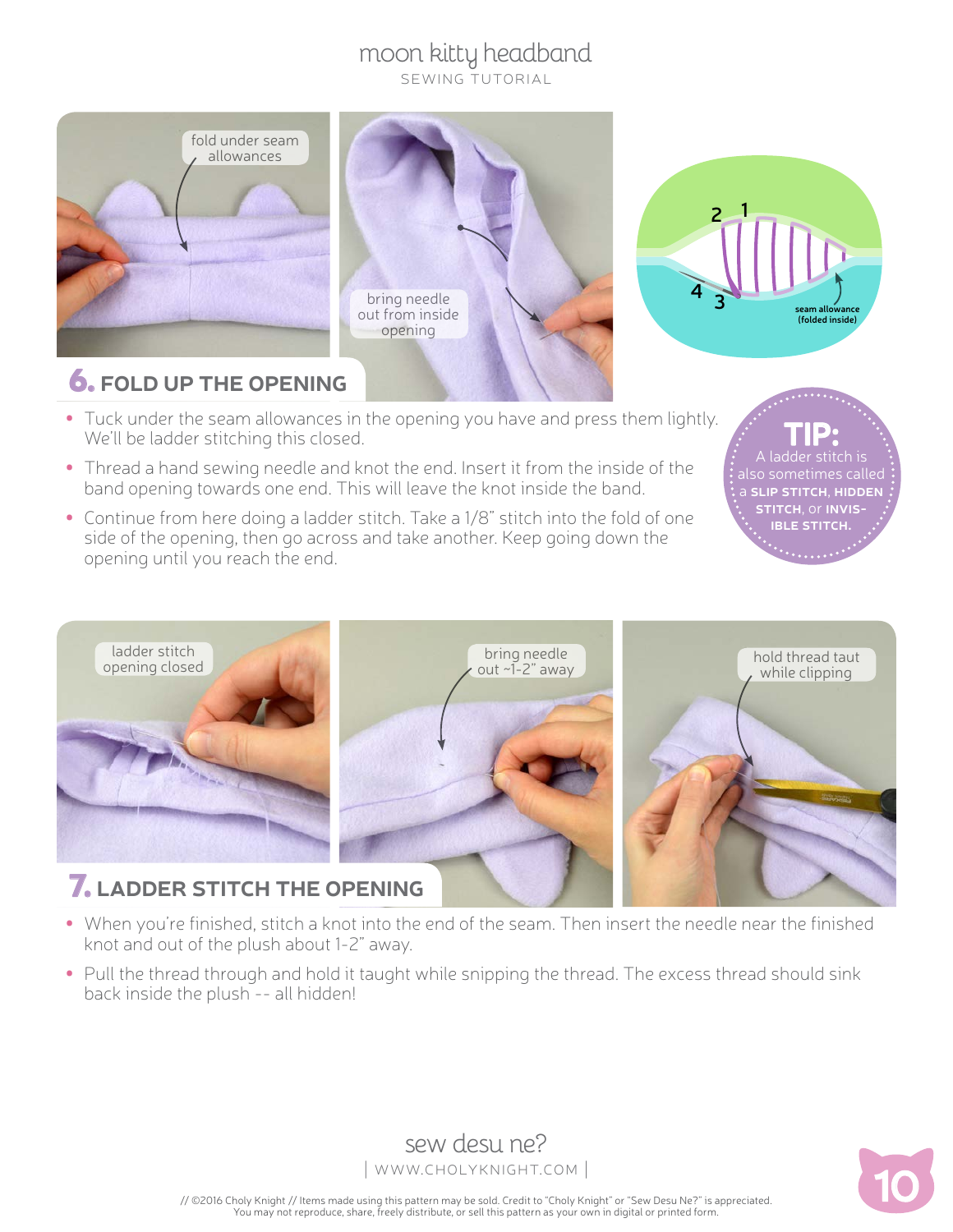sewing tutorial





- Take the rest of your fusible web and the moon template onto the smooth (paper) side.
- Fuse the bumpy (adhesive) side onto the wrong side of your applique fabric.



## 9. **sew the moon applique**

- Cut out the moon piece. Place it on the right side of your headband, centered between the ears, adhesive facing down. Fuse the moon in place with your iron (use a press cloth -- such as a scrap piece of cotton -- if you're using a polyester or fur fabric like minky).
- If you used heavy duty fusible web, you can keep the piece fused without sewing, or you can sew it in place a number of ways. I've used a zigzag stitch here.
- Refer back to step 1a for some other applique options.



fuse onto back of applique fabric



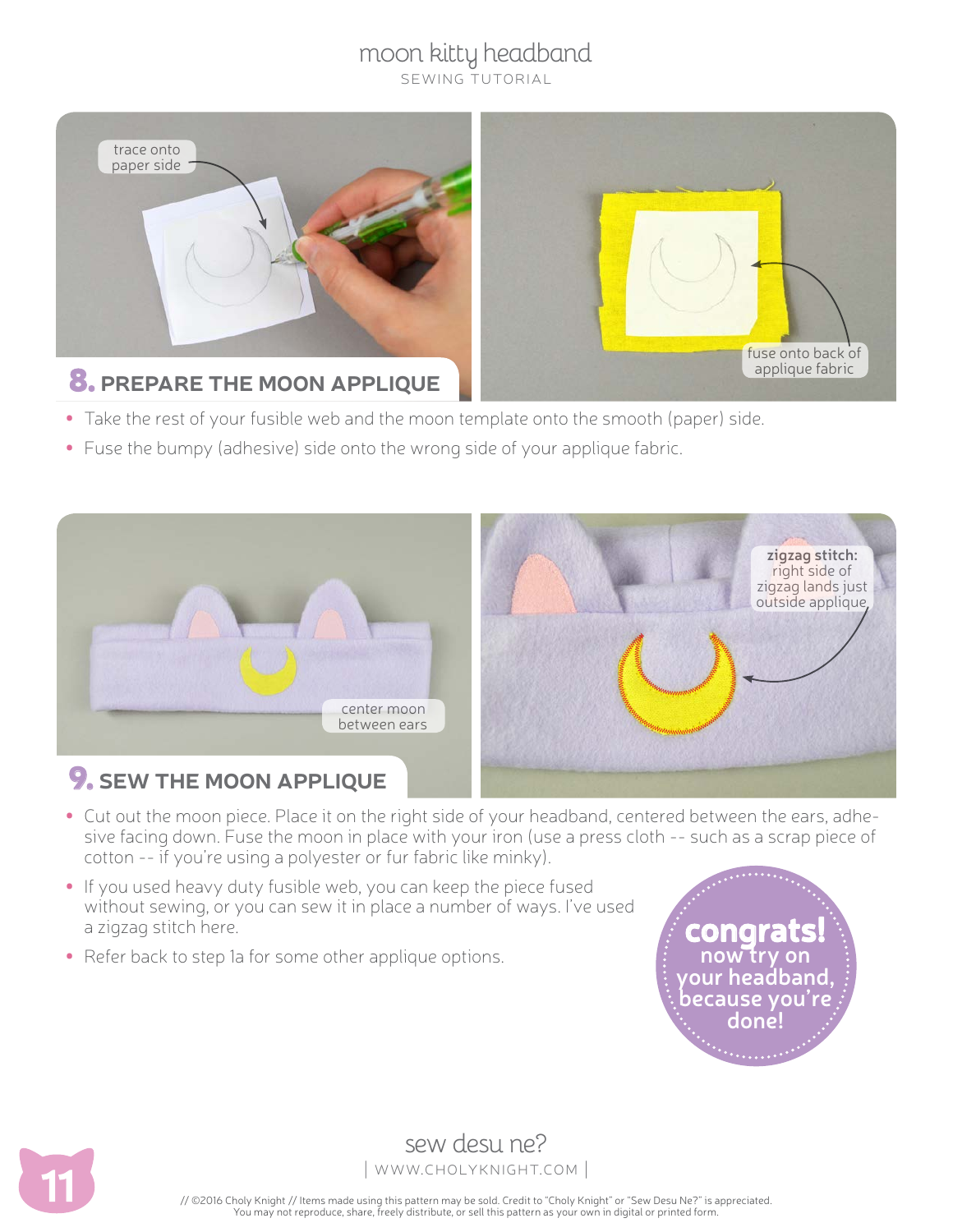